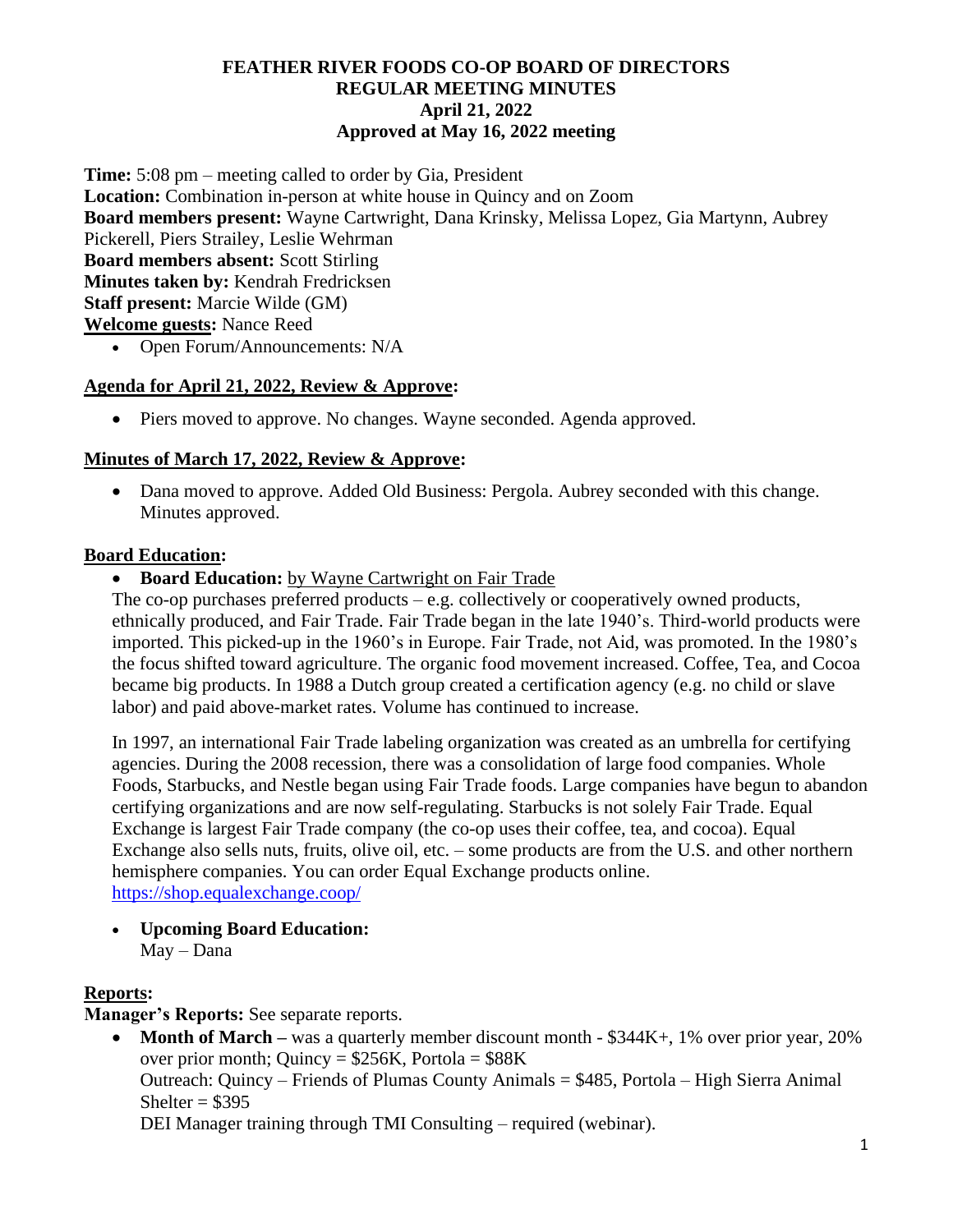Overall increase – still seeing growth in both locations. Final arrangements for Pergola project – getting permits. Plans made to clear Admin building property of fire hazards. Quincy store is seeing high turnover in prepared foods.

• **4 th Quarter 2021 Financial Report** – through December 2021 Ratios current =  $4:2:1$ , Ouick  $3:1:1$ , Debt to Equity .30 Comparison to previous quarter – assets and inventory are up (e.g. Deli added), liabilities are up a bit (more employees), Equity – shared up 6%, retained up 38%, total equity up 24.97%, Net Income 12% Profit and Loss – almost \$1M, up 6.7%. Quincy up 5.5%, Portola up 10% Occupancy slightly high (e.g. COVID), Governance on target, Payroll high (e.g. Deli added), Operating high (e.g. Deli safety issues) Trends – Sales are coming up after COVID, Gross margin is up (40%), Margin Minus Labor – 11% Market Position – Brand Recognition (New), Healthy Food Access (AFP, Wellness Wed., Community Discount Day) Environmental Sustainability – Bulk is on decline (across country), Recycling Status (hindered by local practices) Leadership and Internal Succession Planning – hired Rachel, promoted Sharlene, Megan hired as Assistant Bakery Manager Infrastructure and Growth – no changes Community appreciation days, Round-up at register \$1,800+ Quincy – 33 new members, Portola – 35 new members

Melissa moved to approve GM reports. Wayne seconded. Motion carried.

#### **Old Business:**

- Annual Meeting Planning: Date set Sun. June 26<sup>th</sup> Noon to 3 pm. Will do on school district lawn. Members only (no children, no alcohol), looking for local music groups, will do trivia. Will do member recognitions.
- **Policy Governance Final Policy Register**: Ready to approve policy register. This is a working document. There are some minor changes since last month's meeting. Piers moved to approve. Dana seconded. Motion carried.
- **Membership Message:** Wayne is still working on an article on Community Involvement. He has met with Marcie. He hopes to finalize this next week. It would be good to have an article on Fair Trade as well. Need to do article on new board members – Gia and Aubrey will work on this.
- **All Staff Meeting Recap**: 4 board members attended Wayne, Gia, Leslie and Dana. Great staff meeting. Needed to shut down stores so all could be together.

#### **New Business:**

- **Farewell to departing directors** Piers is going off board. Gia recognized his stepping up to be on board and helping with policy committee. A thank-you gift was presented.
- **Seat new board members** Aubrey moved to accept the election results of Wayne, Leslie and Melissa; Gia seconded. Motion carried.
- **Board officer elections, review job descriptions** President Gia (self-nominated, Aubrey seconded), Vice-President – Dana (Aubrey moved, Melissa seconded), Treasurer – Wayne (Dana moved, Aubrey seconded), Secretary – Aubrey (Melissa moved, Leslie seconded); all nominations approved.
- **Review and sign Code of Conduct** forms were handed out for all board members to sign.